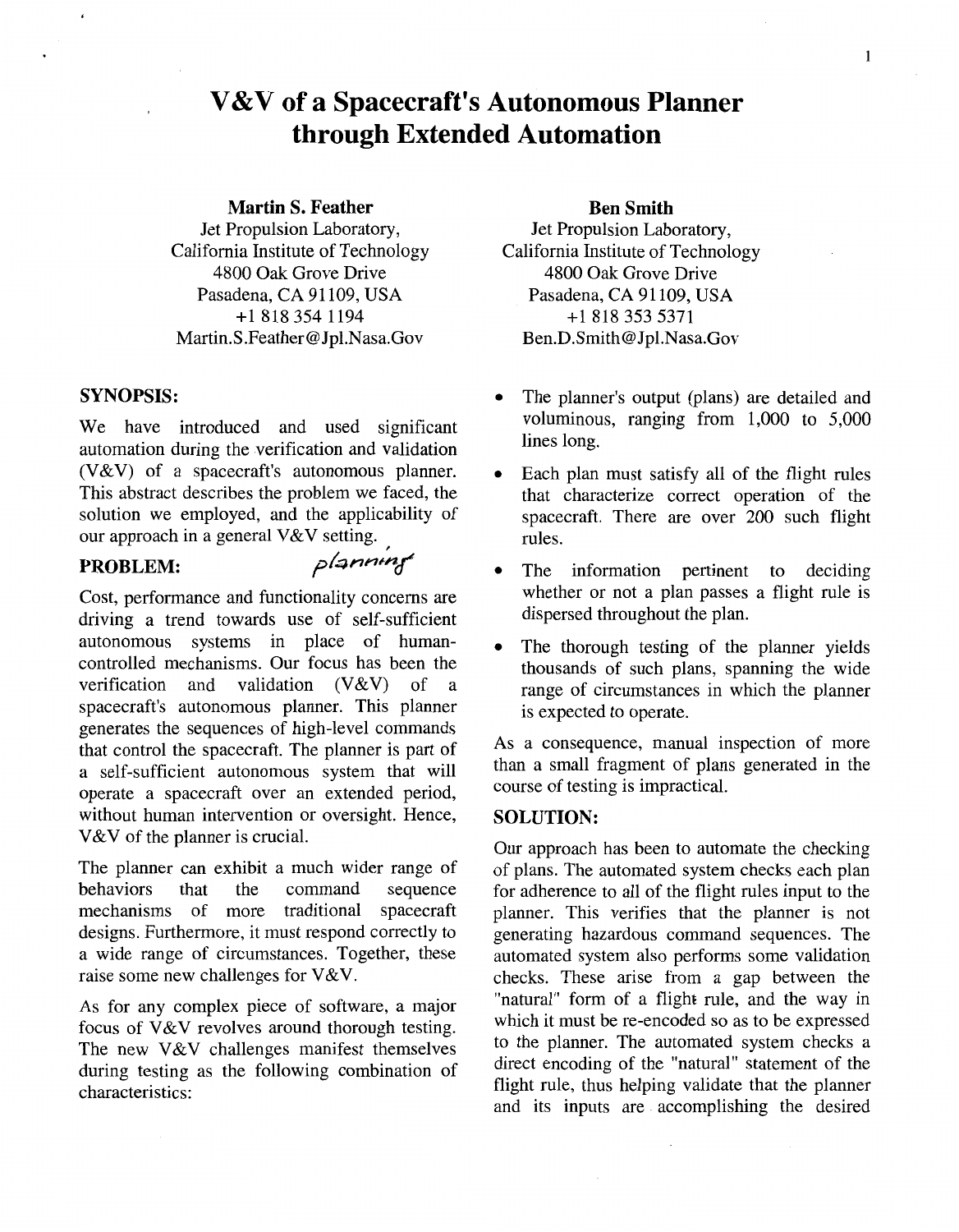behavior.

We use a database as the underlying reasoning underlying engine of our system to<br>automatically check automatically plans. To perform a series of checks of a plan, we load the plan as data into the database, having<br>previously created a previously created a database schema for the kinds of information held in plans. We express the flight rules as database queries. The database query evaluator is used to<br>automatically evaluate automatically those queries against the



data. Query results are organized into those that correspond to passing a test, which we report as confirmations, and those that correspond to failing a test, which we report as anomalies.

The net result is that we can quickly and thoroughly check each plan. The automated thoroughly check each plan. checking code takes less than five minutes (on a Sun ULTRA Sparc) to perform each of several hundred checks of a large (5,000 line) plan and generate a report of the results. Plan generation is a search-intensive activity, and a planner is a complex piece of software precisely because of the need to perform this search in an effective and efficient manner. Conversely, once a plan has been generated, checking properties of that plan is relatively straightforward.

Because the flight rules themselves are numerous and detailed, and evolve over the course of software development, we have taken the automation one step further. We generate the verification part of the plan-checking code from the flight rules themselves, in the same form in which they are input to the planner. Using this capability, we are able to *automatically* to *automatically* regenerate the flight-rule checking code, whenever the set of flight rules input to the planner evolves. The architecture of this system is shown in Figure 1, above.

# **APPLICABILITY:**

Our approach has been developed for, and applied to, V&V of a spacecraft's autonomous planner. However, we believe the approach has much wider applicability than this one project. The characteristics that identify when this approach is worthwhile and viable are as follows:

**Worthwhile:** The development of automated test checking code, rather than relying upon manually conducted checks, is warranted when:

- *0* There are voluminous amounts of data to check, either because each test run yields lots of data, or there are numerous test runs, or both.
- *0* The checking of a test run is complex, either because there are many checks to perform, or the checks themselves are hard to perform, or both.

These conditions render manual checking unsatisfactory.

**Viable:** The style of automated checking we developed requires the following conditions to hold:

The data to check is self-contained. That is,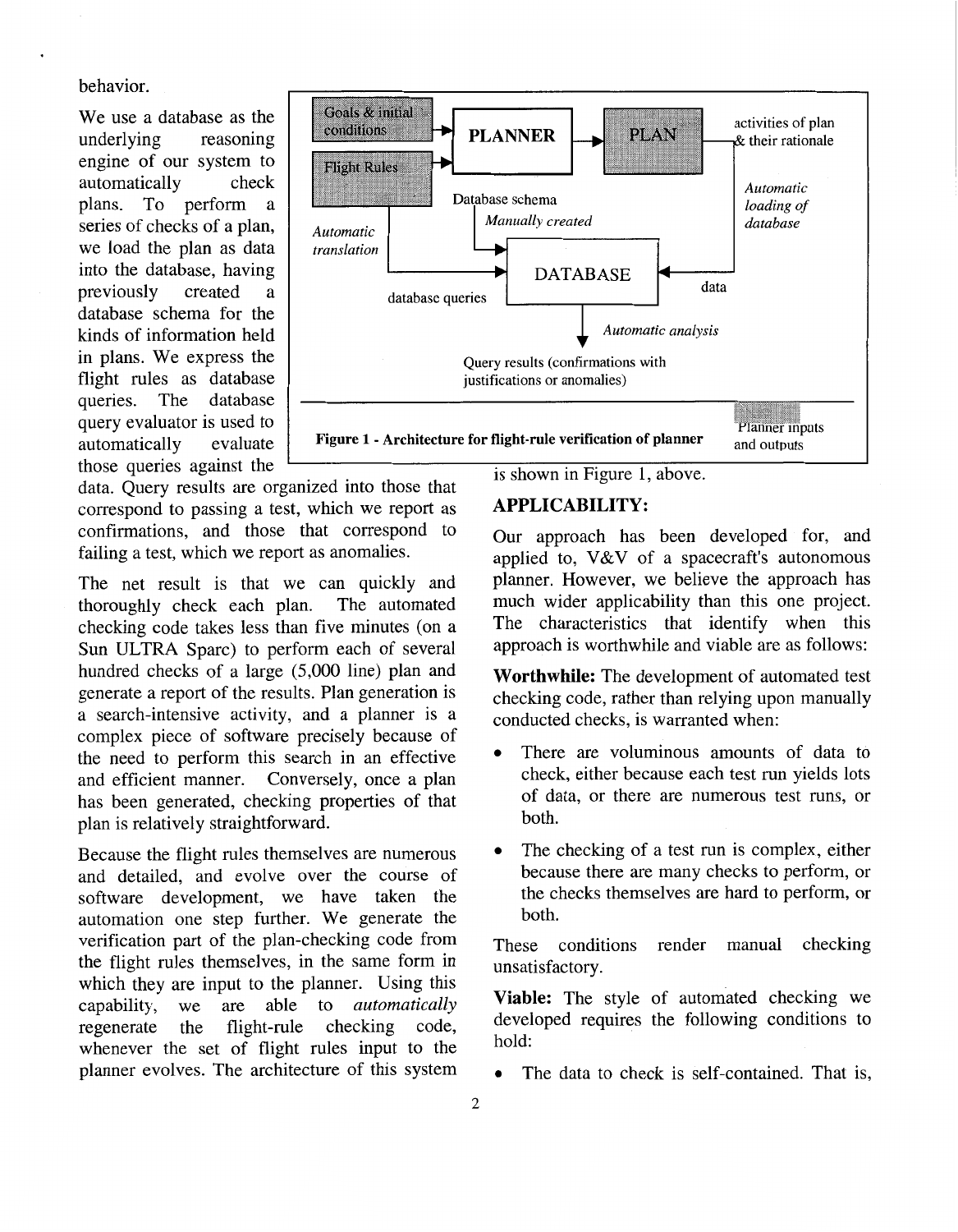there is no need for human interaction to determine whether or not a check has been met. (In our planner task, each plan is a selfcontained object from which it can be determined whether or not each flight rule holds.)

- The data to check is in a machinemanipulable form. That is, it is feasible to develop automated checking that will work directly off the form of data available, without human intervention. (In our planner task, plans have exactly this characteristic, since they are intended for consumption by the spacecraft's automatic executive.)
- Checking is easier than generation. That is, the code to check that a test run satisfies the desired conditions is simpler than the code that generates that test data.

This has two positive consequences:

- 1. The development of the automated test checking code will be a much lesser effort than the development of the system under test.
- **2.** The test checking code will run faster than the system under test (meaning it can easily keep up with the test data generated, and provide quick feedback to the test personnel).

Both of these consequences were exhibited in our effort. The development of the planner took years, while the development of the plan checker months. For plans in the range of 1,000 to 5,000 lines long, the planner takes 3 to 10 minutes to yield the plan, while the plan checking code takes 30 seconds to 4 minutes to perform its checks of a plan.

Our automatic generation of flight-rule checking code reflects the same characteristics of an activity that is worthwhile and viable to automate:

- we have hundreds of flight rules to check
- individual rules can be quite complex
- the set of rules evolves over time
- flight rules are expressed in a machinemanipulable format (constraints input to the planner)
- $\bullet$ the language of those rules (planner constraint language) is carefully proscribed so as to render plan generation feasible; the generation expression of those rules as checks can employ an extensible, general purpose language.

In our system, generation of the flight-rule checking code takes under 10 minutes and is completely automatic.

## **FURTHER OBSERVATIONS**

Our problem and solution exhibit two further characteristics of general importance.

**The value of redundancy and rationale:** Each plan generated by the spacecraft's planner contains both a sequence of activities, and<br>institutions for those activities. These justifications for those activities. justifications related each activity to the flight rules that were taken into account in planning that activity. Viewed solely as a command sequence, the presence of these justifications in the plan is redundant. However, these justifications serve two very useful roles for V&V purposes:

- they provide rationale for why the planner arrived at a plan. This rationale can be This rationale can be checked to ensure that the planner is not only arriving at the "right" solution (namely, a plan that adheres to all the flight rules), but is doing so for the "right" reasons. This gives the test team confidence to extrapolate the correct operation of the planner to a wide range of circumstances.
- they provide redundancy that contributes to our confidence in the checking code itself. Our test checking code independently performs the following three kinds of checks:
	- 1. that the activities of the plan adhere to all the flight rules,
	- **2.** that there is a justification recorded with